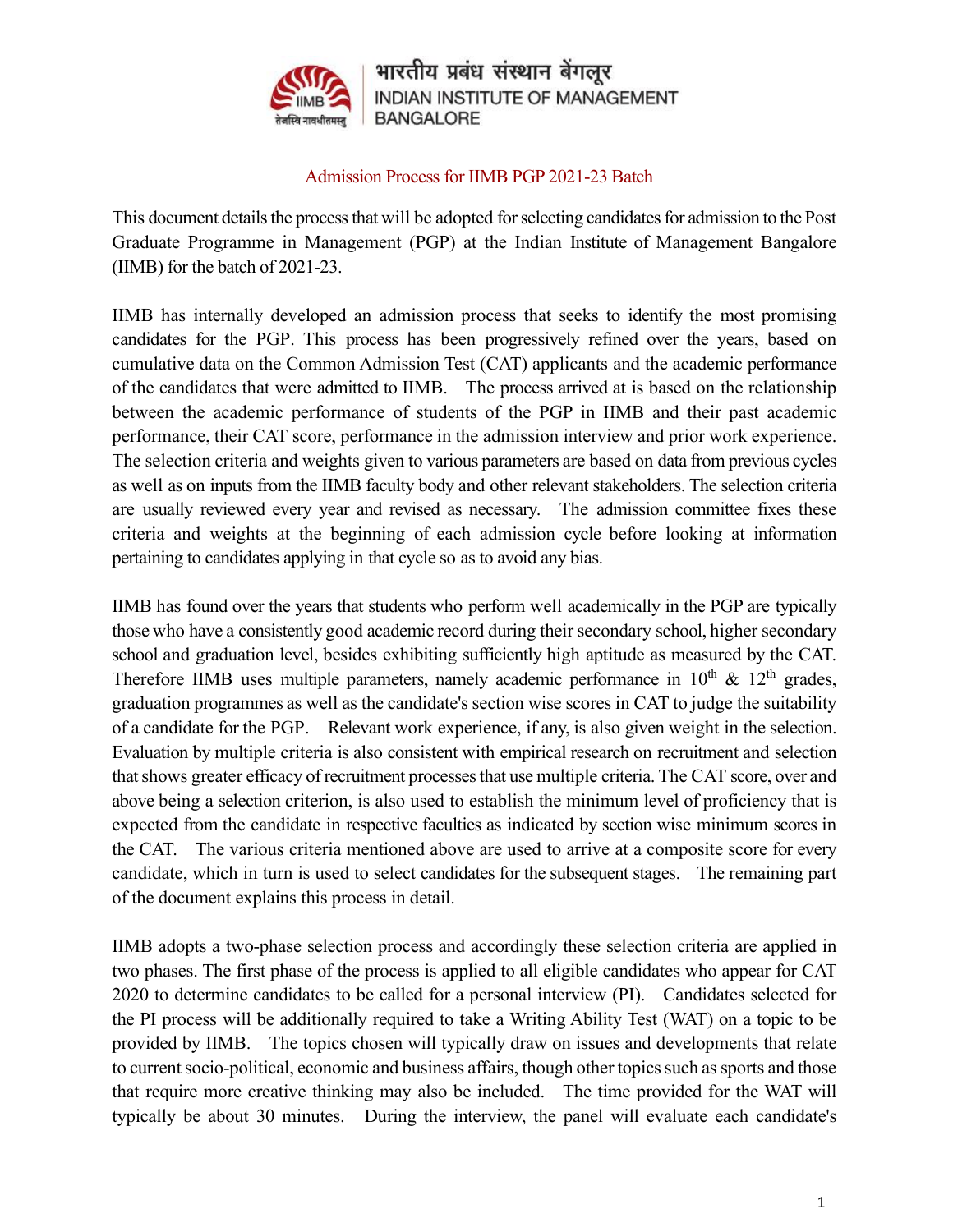academic background, quality of work experience and other personal traits. The WAT submission will be evaluated separately. The scores of the WAT, interview and pre-PI scores (with appropriate weightages) will be used cumulatively in the second and final phase to select the candidates for the programme.

The selection process, parameters and weights used are uniform for all categories of applicants. Sufficient candidates are shortlisted at each stage from each social category to meet the reservation requirement for each group, as applicable at that time.

## **Phase 1**

1. A first shortlist is prepared comprising candidates who have secured a pre determined minimum score on all sections of CAT 2020. Candidates obtaining a positive (greater than zero) raw score, at the minimum, in all sections of CAT-2020 will only be considered. The percentile cut-off scores applied to CAT 2020 as part of the admission process are shown in Table 1. All the subsequent processing, standardization and selection are limited to candidates selected to the first short list alone. This means that the CAT score alone is used as the basis for arriving at the first short list.

|                 | Minimum Percentile requirements for the 1 <sup>st</sup> shortlist* |           |           |           |
|-----------------|--------------------------------------------------------------------|-----------|-----------|-----------|
| <b>CATEGORY</b> | Section 1                                                          | Section 2 | Section 3 | Aggregate |
|                 | (VARC)                                                             | (DILR)    | (QA)      |           |
| General         | 80                                                                 | 75        | 75        | 85        |
| NC-OBC          | 70                                                                 | 65        | 65        | 75        |
| <b>EWS</b>      | 70                                                                 | 65        | 65        | 75        |
| <b>SC</b>       | 65                                                                 | 60        | 60        | 70        |
| <b>ST</b>       | 55                                                                 | 55        | 55        | 65        |
| <b>PWD</b>      | 50                                                                 | 50        | 50        |           |

Table 1:For the batch of 2020-22 based on CAT 2019

*\* These are cut-offs used for preparing the first short-list. The scores of those called for interviews were higher. .*

2. For all candidates in the first shortlist as stated in Table (1), the candidates percentage scores in the  $10<sup>th</sup>$  and  $12<sup>th</sup>$  board exams are initially adjusted by dividing each such score by the  $90<sup>th</sup>$ percentile score obtained in that board. The database of  $10<sup>th</sup>$  and  $12<sup>th</sup>$  scores of all CAT applicants of the past two years is used for identifying the  $90<sup>th</sup>$  percentile score for each  $10<sup>th</sup>$  and 12<sup>th</sup> board for this purpose.

For all candidates in the first shortlist as stated in Table  $(1)$ , an adjusted score is calculated for each of the candidates based on the final scores obtained by the candidate in his/her bachelors' degree and/or professional degrees, as the case may be. Incomplete or intermediate graduate scores are considered only if the candidate's final score is pending. Thus, for final year bachelor's degree candidates, their incomplete graduation score would be taken in lieu of final graduation score.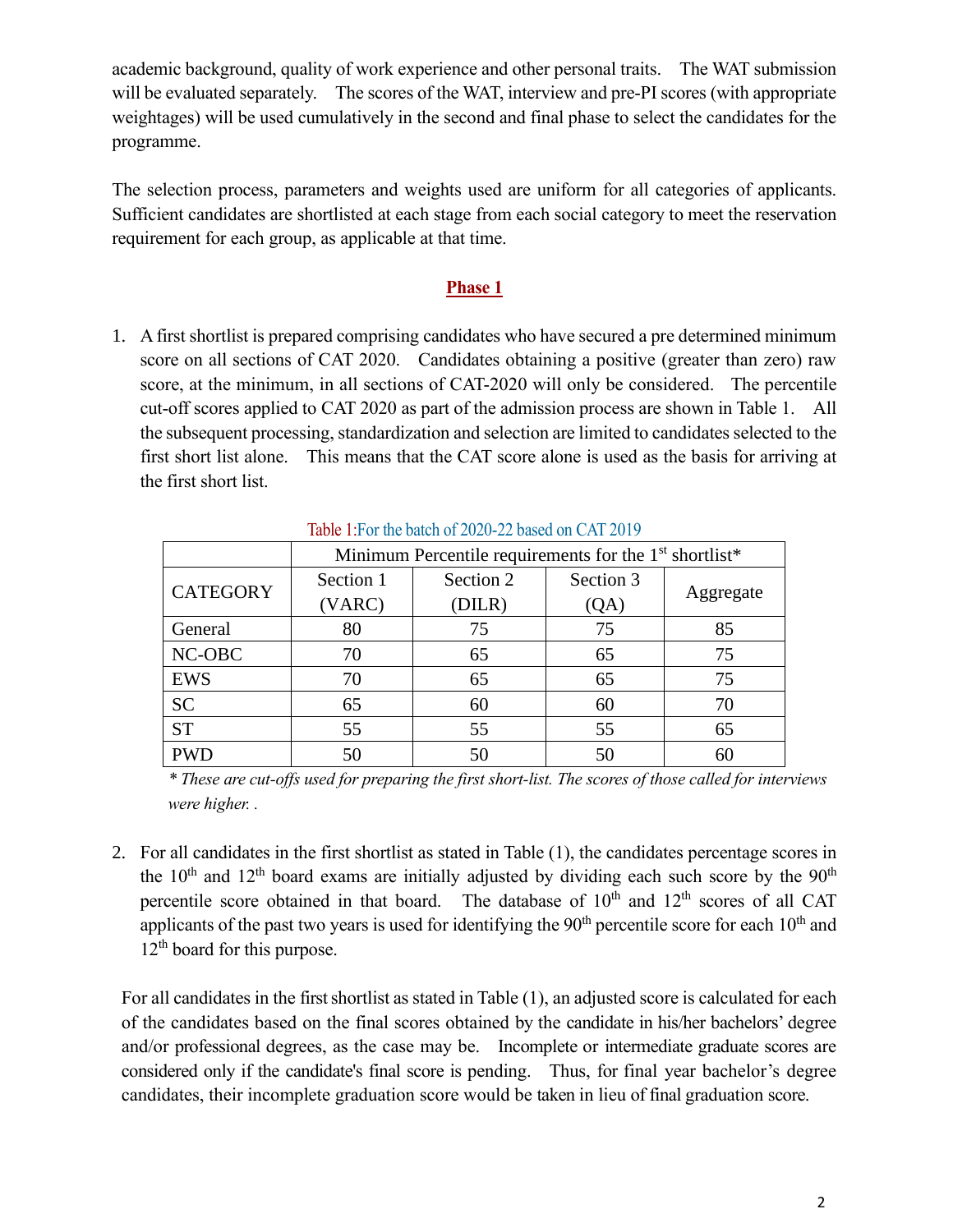*The form for application to IIMB's PGP provides clear guidance on how to present grade related information at the 10th, 12th and graduation level. For example a 10 CGPA in the 10th grade may not be entered as 100%. Similarly candidates are required to present information relating to their branch of study in their graduation. Candidates are advised to follow these guidelines carefully while presenting this information. Presenting information incorrectly is liable to be construed as a misrepresentation, resulting in the candidate's application not being taken to the next level in the selection process. Further, once a decision not to proceed with processing an application is made for reasons of incorrect or inaccurate information, no further discussion will be entertained with regard to the processing of such application. IIMB's decission in this regard will be final.*

- 3. For all candidates in the first shortlist as stated in Table (1), candidates with Chartered Accountancy, Cost Accounting, and Company Secretary certifications are eligible for weightage under the category of professional course. No other professional course is eligible for weightage under the said category. The professional course score is also standardized for all candidates in the first shortlist.
- 4. For all candidates in the first shortlist as stated in (1), the score / weight for work experience is calculated as: Pre PI score for Work Experience

$$
= 8x/36 \text{ if } 0 < x < 36
$$

$$
= 8 \text{ if } x \geq 36
$$

Where x is the months of work experience up to July 2020, as captured in CAT application form (and substantiated in the application to IIMB). This implies that the score will peak at 36 months work experience and will remain at that level for candidates with work experience exceeding 36 months. The work experience score (maximum 8 in the pre-PI stage) will be multiplied by the quality of work experience score on a 5 point scale  $(0.25 - 0.5 - 1 - 1.5 - 2)$  as given by interviewers in the PI processin Phase 2 to then arrive at a weighted work experience score.

IIMB duly recognizes the value of professional experience in enhancing the learning experience for the student in the classroom. Accordingly it assigns credit for a candidate's work experience in the selection process.

Therefore, IIMB is keen to ensure that the work experience claimed by the candidate is authentic and professionally significant enough to deserve credit. For example no consideration is given to any time spent as an intern, either during or after the course of study in a programme, or any periods of apprenticeship such as articleship required as part of certain professional courses, or any unpaid work undertaken in any organization or institution.

Candidates will be required to produce the following as evidence of work experience for each instance of employment claimed by the candidate:

i. Letter from each of the employers that the candidate claims to have worked with. The letter should state the following details (i) The starting date of the employment, ending date of that respective employment, positions occupied during employment with that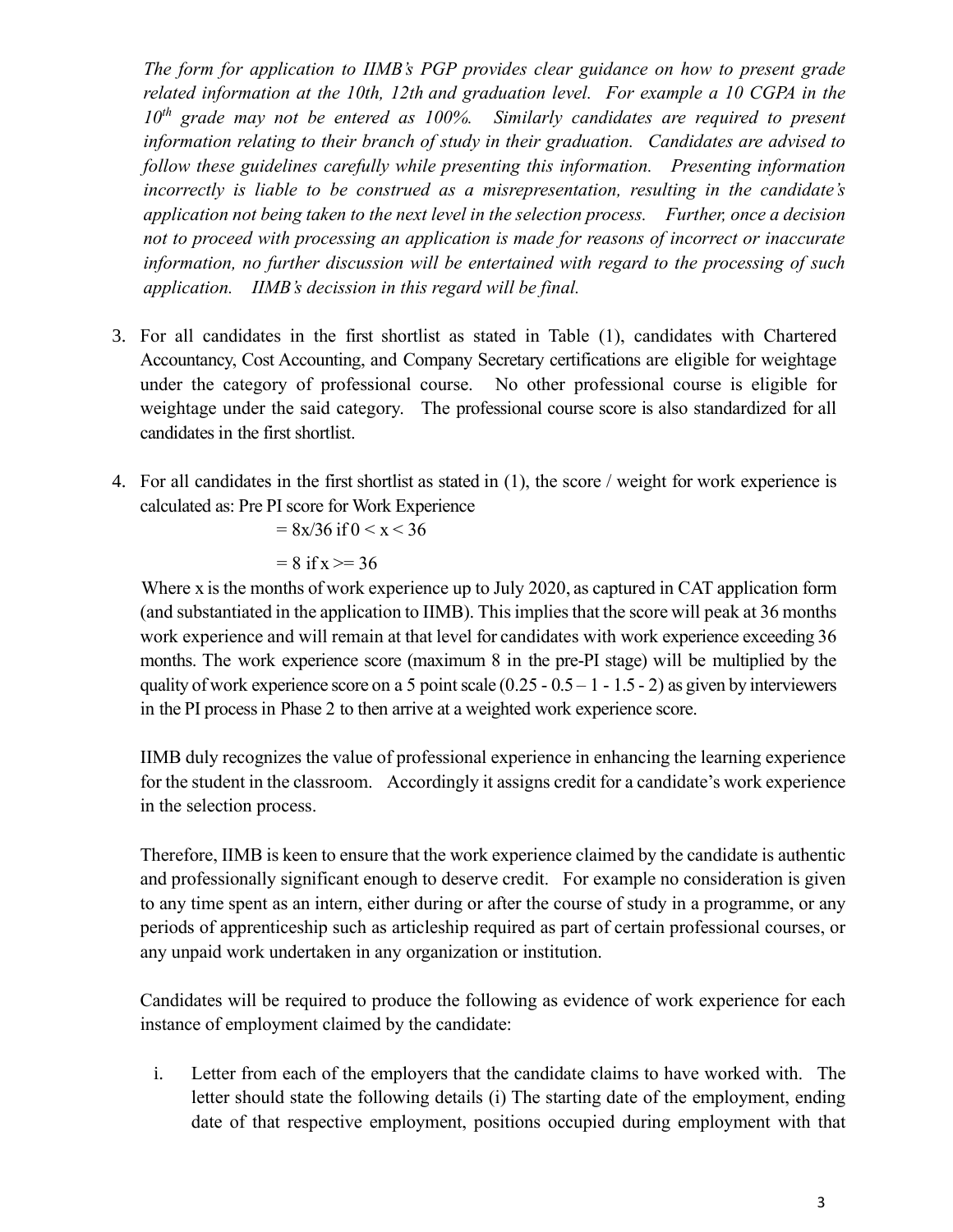particular employer. In case the candidate claims to have moved through different positions / titles during the period, the application should provide the starting date of each of those positions, pay with break up during each of the positions held and a brief description of the responsibilities during each of those positions held by the candidate. The letter should be furnished on a letter head of the employer organisation, should carry a seal of the employer and be duly affirmed by the authorized signatory.

- ii. In addition the candidate should provide a brief write up of the responsibilities held by the candidate in each of the positions in each of the organisations in which the candidate claims to have worked. In case the employer had opened a provident fund (PF) account during the period of employment the candidate should provide the PF registration number.
- iii. The name and designation of official to whom the candidate reported and the contact coordinates of the official to whom IIMB may write in case it wishes to verify the employment related claim that is being made.
- iv. Presentation of employment claims that are not in conformity with the requirements above are liable to be considered incomplete and disregarded by IIMB at its sole discretion. Further, IIMB is at liberty to verify any or all of the employment related claims made by the candidate. Upon such verification If it is found that some are all of the claims made are factually untrue such candidate's application will not be processed further at IIMB. Such candidates may be further disqualified from being considered for admission to any programme at IIMB in future. After a candidate joins the PGP at IIMB If it comes to IIMB's notice reliably that the candidate had made claims that cannot be substantiated as factual and true the candidate is liable to be expelled from the programme forthwith. In the event of such expulsion the candidate will forfeit any fees paid until such expulsion.
- 5. For all candidates in the first shortlist as stated in Table (1), in the case of candidates who have undergone a professional course of study listed in Para no.3 above, the maximum of the work experience score and the professional course score is considered for selection under a common parameter of work experience, since both provide professional work experience relevant to a management programme.
- 6. For all candidates in the first shortlist as stated in Table (1), the weights for the parameters are fixed as: CAT = 40, 10<sup>th</sup> board = 20, 12<sup>th</sup> board = 10, Bachelors = 20, Gender Diversity = 2, Work Experience  $= 8$ .

The 40 points for CAT are derived from the performance in each of the three sections as follows: Verbal & Reading Comprehension (VARC) - 14 points, Data Interpretation & Logical Reasoning (DILR) - 16 points, and Quantitative Aptitude (QA) - 10 points.

The gender diversity component is applicable only for the computing the pre-PI score for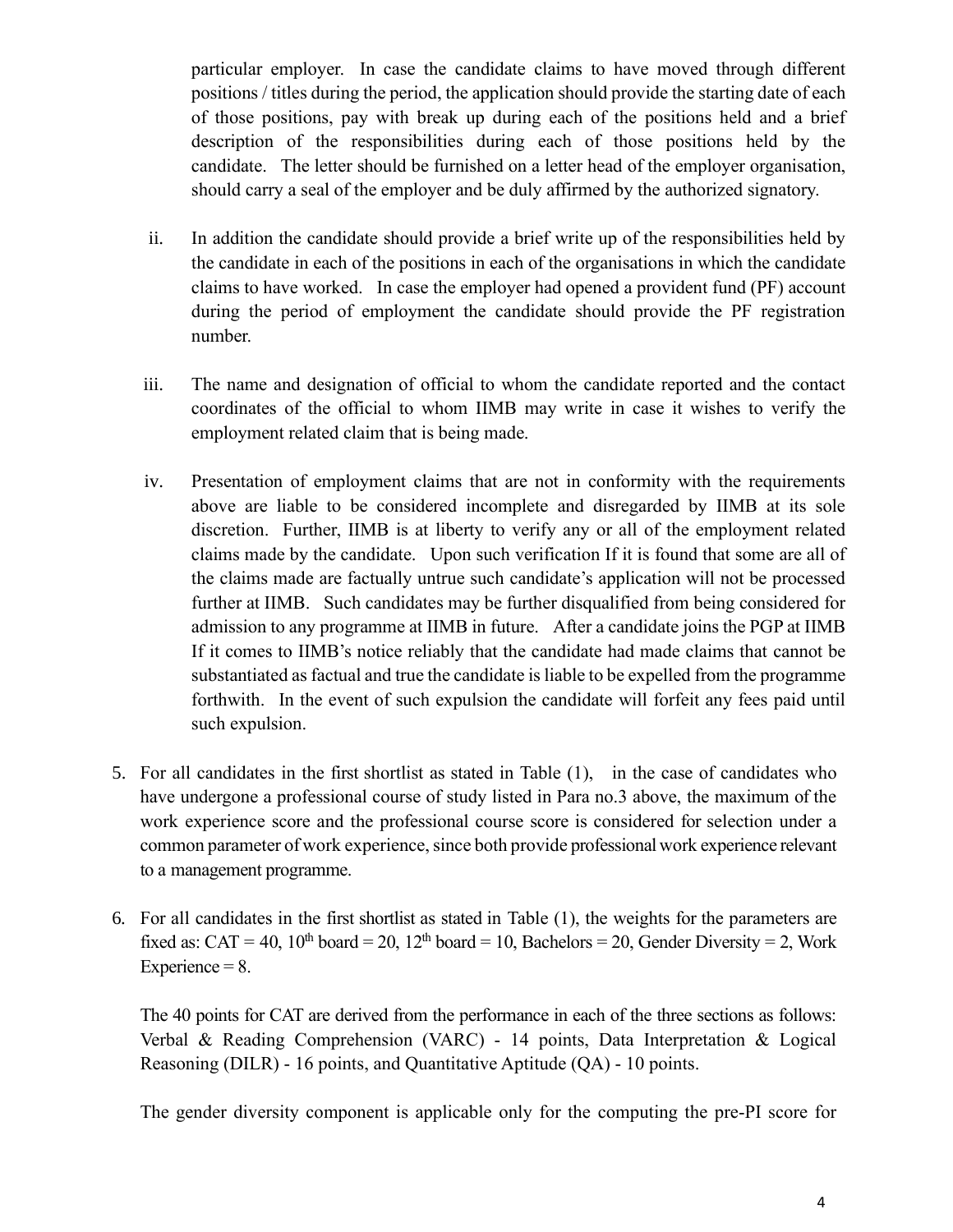deciding on interview calls, and will not be applicable for phase 2 of the admissions process leading up to the final offers of admission.

7. For all candidates in the first shortlist as stated in Table (1), the top 10 candidates in each of the following : total score in CAT, adjusted Bachelors'score (commerce, arts, and science disciplines), and Professional (CA / ICWA / CS), from the first shortlist, as created using the criteria in Table (1) automatically qualify for PI. These candidates are given a chance to appear for PI due to their exceptional performance in these categories. However, at the end of Phase 2, all such candidates must merit selection based on the composite aggregate score, like any other candidate.

For all candidates in the first shortlist as stated in Table (1), normalization or standardization in any component stated above is carried out as per the following formula. All standardization is done with reference to the qualifying first shortlist or its subdivisions; Standardized score, truncated between 0 and weight (wt) is computed from the raw score (val) as:

Max  $[0, \text{min } \{ \text{wt}, \text{wt}/2 + ((\text{val-mean}) / \text{sd}) * \text{wt} / 6 \}]$ 

8. For all candidates in the first shortlist as stated in Table (1), the weighted total of the six components namely (a) work experience or professional course, (b) CAT, (c)  $10^{th}$  board, (d)  $12^{th}$ board, (e) bachelors, (f) gender diversity as stated above is calculated for calling candidates for the PI. Sufficient candidates will be invited for PI to enable the selection of high calibre, high potential candidates to the programme. This selection will be based on the PI evaluation components namely (a) WAT, (b) personal interview, and (c) assessment of the quality of work experience (if any) in addition to Pre-PI score.

## Phase 2

9. The performance of each candidate on the Written Ability Test (WAT) will be scored in terms of the content and style of the note. Each interviewer will use the Personal Interviereservw to comprehensively evaluate the candidate's motivation and ability to fit in to and benefit from the PGP. The average of the scores given by the interviewers in the personal interview will be used in calculating the multi factor score based on which offers of admission will be finally made, while for the WAT, the scores given by an independent evaluator will be considered.

All candidates will be required to provide two confidential reference letters from their employers or from teachers in the academic insitutions where they had been students previously. These reference letters will also be used in the personal interview evaluation.

10. The work experience score will be multiplied by the quality of experience score, as evaluated by the interviewing panel as an assessment of the relevance of the work experience to the programme. The quality of work experience score will be evaluated on a 5 point scale (0.25 - 0.5 - 1 - 1.5 - 2) by each member of the panel during the interviews. The average quality of work experience score will be multiplied by the pre-PI work experience score and accordingly the work / professional experience component score used in Phase 1 will be revised to arrive at a weighted work experience score.